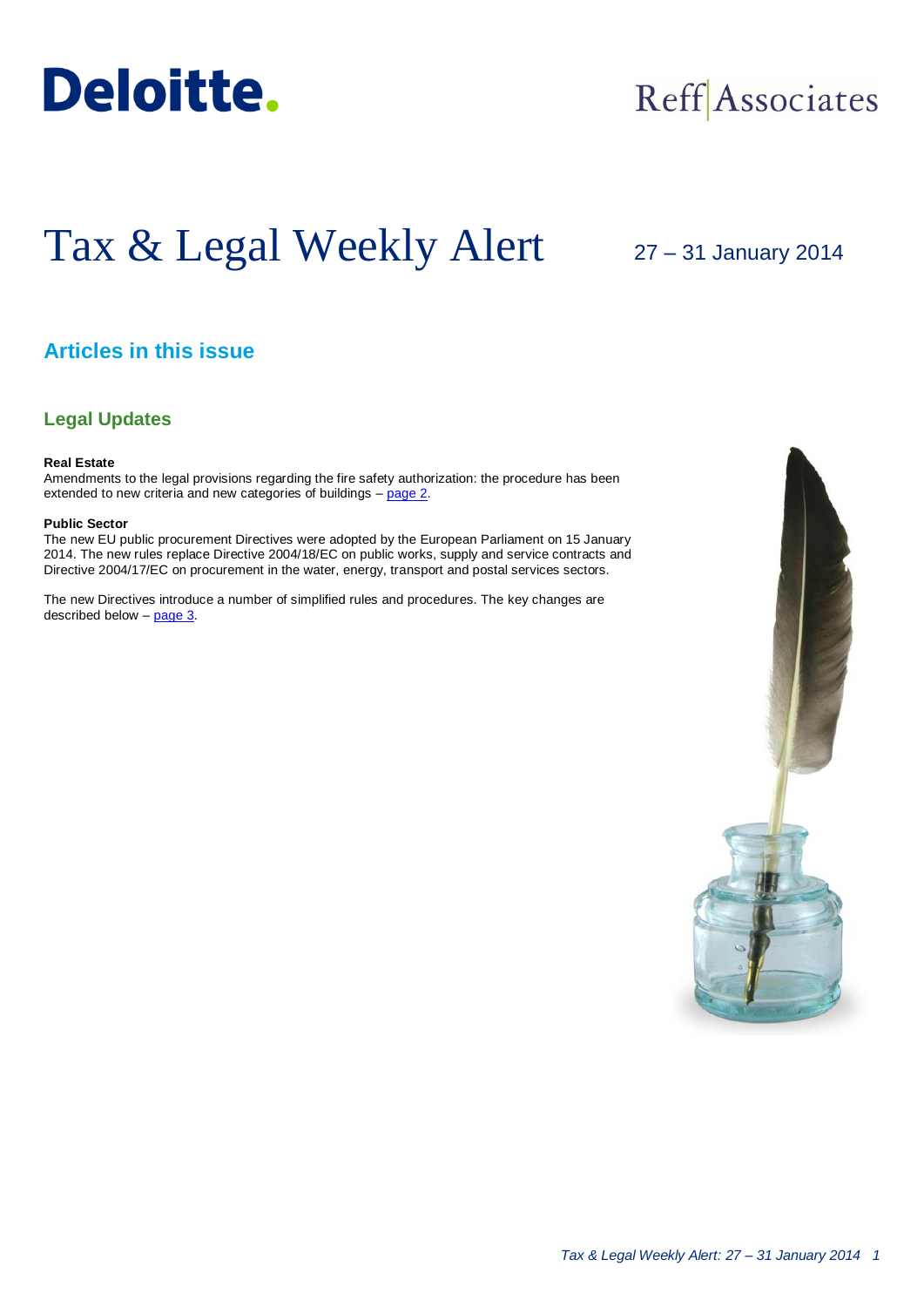## <span id="page-1-0"></span>**Real Estate**

#### **Amendments to the legal provisions regarding fire safety authorization**

On January 20, 2014, Government Decision no. 19/2014 (the "**Decision**") amending and supplementing Government Decision no. 1739/2006 approving constructions and establishments that are subject to fire safety approval/authorization procedure ("**G.D. no. 1739/2006**") was published in the Official Gazette no. 44.

According to the provisions of the Decision, the criteria to be met for approval/authorization have been changed for the following categories of buildings:

- buildings or places established within mixed-use buildings, with trade production or storage destination, with a developed area bigger than or equal to 400 sq. m., thus decreasing the volume of the developed area from 600 sq. m.
- spaces established within collective residential buildings for trade purposes and which have a developed area bigger than 50 sq. m., or for production or storage purposes regardless of the size of area;
- tourist accommodation structural buildings with more than 3 rooms or 6 places for accommodation such as : hotels, apartment hotels, motels, hostels, mini-hotels, villas, bungalows, chalets, hunting cabins, fishing cabins, holiday villages, camping houses, urban and rural guesthouses, farmhouses, apartments and rooms for rent, including alimentation in their premises;
- buildings or places established in buildings with health and care destination,] with inpatient beds, regardless of the area or dispensaries, as well as clinics with total developed area bigger than 400 sq. m.;
- buildings or temporary establishments for shows or meetings with a capacity bigger than or equal to 200 seats or which have commercial destination with a developed area/area bigger than or equal to 2,500 sq. m.;
- liquefied petroleum gas stored in fixed tanks/containers with an individual maximum capacity of 5,000 l or groups of fixed tanks/containers with a total capacity of maximum 30,000 l water volume afferent to laboratories - health, schools and others – buildings with production and technologic streams, central and local heating systems for hot water and food production, consumer supply systems;
- public distribution stations of fuel for automobiles, with a maximum storage capacity of 300 cm for petroleum liquids, greater than or equal to 3 cm water equivalent for liquefied petroleum gas and transportable fuel distribution stations for motor vehicles with storage/ depositing ability bigger than or equal to 30 cm;
- buildings or established spaces within buildings with public parking and/or maintenance and repair destination for over 10 vehicles, thus decreasing the number of vehicles, from the previous one of 20 cars;
- buildings, farms and agro-zoo technical establishments with a built-up area greater than or equal to 600 sq. m. continue to be subject to the approval/authorization procedure. The Decision introduces an exception with regard to metal silos, greenhouses, sunbeds, growth rooms and mushroom farms.

The Decision has also newly introduced certain categories of constructions/establishments to be subject to approval/authorization for fire safety:

- recreational center with indoor and outdoor pools, seating and body therapy services, massage, hydro massage, wraps, herbal baths, dry sauna cabins, chromo-aroma-therapy and steam rooms, squash courts, aerobic halls, fitness, billiards, table tennis and mechanic soccer, tennis courts, softball and soccer with related locker and similar buildings with a developed area bigger than or equal to 600 sq. m.;
- storage and distribution stations for compressed natural gas used as fuel for vehicles (CNGV);
- buildings or spaces established within cultural buildings with a developed area bigger than or equal to 600 sq. m.;
- existing or new collective residential buildings with a height equal to or bigger than P+3E, for which an attic or penthouse are managed or developed;
- new works, alterations and renovations of extinguishing, detection, fire alarm signaling for existing buildings covered by G.D. no. 1739/2006;
- population delivery points of liquefied petroleum gas storage capacity / storage cylinders with a maximum capacity of 1,250 kg LPG ;
- medium and large deposits for transportable cylinders of compressed, liquefied or dissolved under pressure gas, except  $IPG.$

For all the buildings and establishments that fall under the provisions of art. 1 of G.D. no. 1739/2006 (as it will be amended), the designer must also prepare the fire safety scenario. In case of non-compliance with this obligation, as well as with the obligation of the administrator or leader of the institution to obtain the fire safety approval/authorization, the applicable law establishes a penalty consisting of a fine between RON 2,500 and RON 5,000.

We are at your disposal for identifying and finding solutions for any matters that may affect your company.

#### **Contact us:**

**Alexandru Reff** Partner +40 21 207 52 48 [areff@deloittece.com](mailto:areff@deloittece.com)

**Ruxandra Macelaru** Managing Associate +40 21 207 56 80 [rmacelaru@deloittece.com](mailto:rmacelaru@deloittece.com)

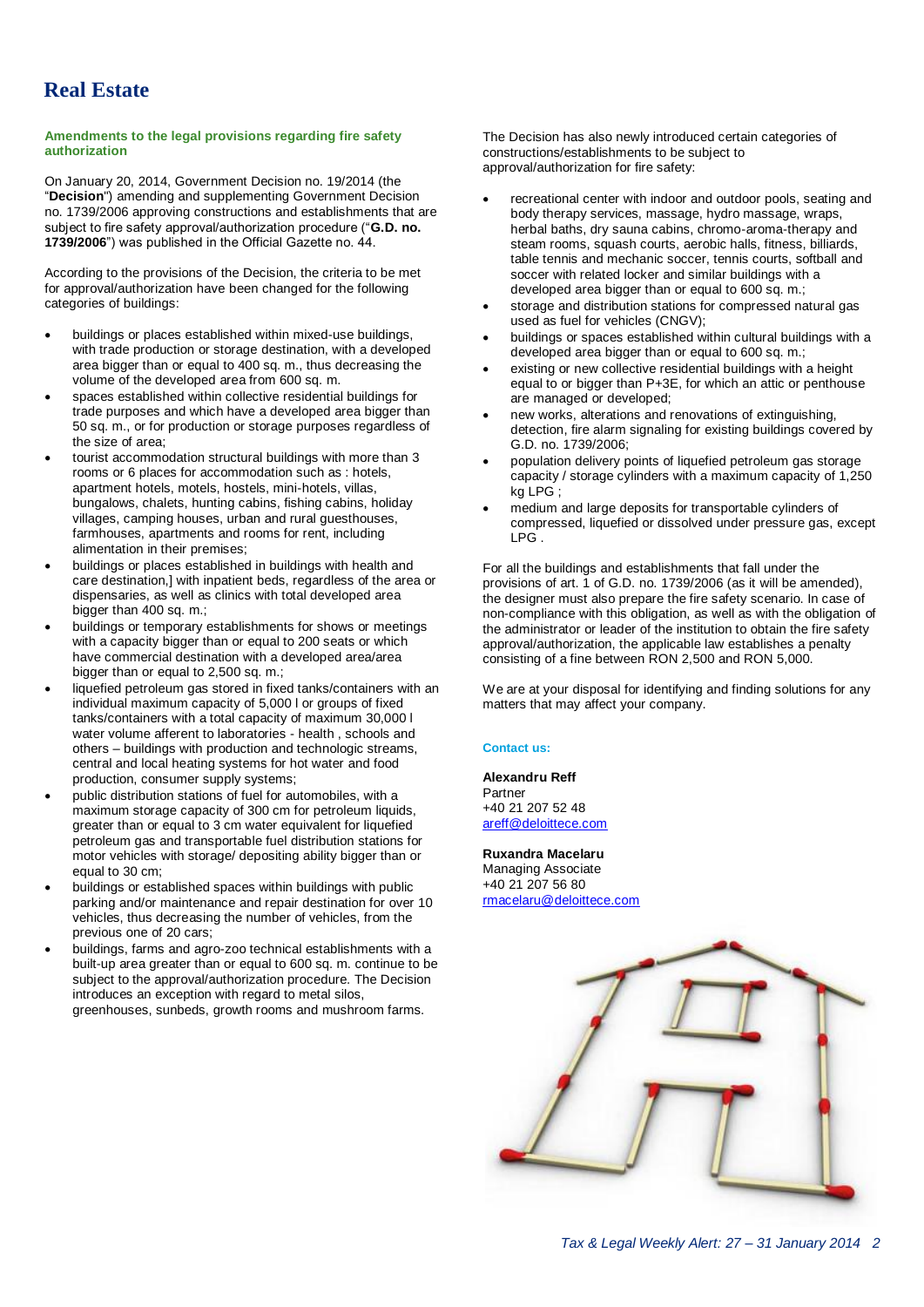#### <span id="page-2-0"></span>**New EU-Directives on Public Procurement**

The new EU public procurement Directives were adopted by the European Parliament on 15 January 2014. The new rules replace Directive 2004/18/EC on public works, supply and service contracts and Directive 2004/17/EC on procurement in the water, energy, transport and postal services sectors.

The new Directives introduce a number of simplified rules and procedures. The key changes are described below.

**1. Standardised European Single Procurement document** The documentation required for a procurement procedure is reduced through a standardised *European Single Procurement Document*. This means that only the winning bidder will have to submit formal evidence (certificates and attestations). Consequently, the minimum deadlines to submit tenders are shortened.

#### **2. Mandatory use of electronic communication**

Electronic means of information and communication exchange will become mandatory in procurement procedures as this can greatly simplify the publication of contracts and increase the efficiency and transparency of procurement processes. The deadline for the mandatory use of electronic communication is 54 months (transposition deadline of 24 months + 30 months).

#### **3. More possibilities for negotiation**

The new public procurement Directives will abolish the current standard negotiated procedure and replace it with a new procedure called the *competitive procedure with negotiation*. The new procedure will be very similar to the Competitive Dialogue. The main difference for the competitive dialogue will be that tenders are submitted from the beginning, are then subject to negotiation and then resubmitted to finalise positions.

#### **4. Facilitating access for small and medium sized enterprises (SMEs)**

In order to facilitate the participation of SMEs, contracting authorities are now encouraged to divide large contracts into lots through the '*apply or explain' principle*. This means that where the contracting authority decides that it would not be appropriate to divide the contract into lots, the individual report or the procurement documents should indicate the main reasons for the contracting authority's choice. Also, as far as the proof of the economic operator's financial capacity is concerned, when a minimum turnover requirement is set at a higher level than twice the estimated contract value, the individual report or procurement documents should indicate the main reasons for the contracting authority's choice.

#### **5. Innovation partnership**

A new partnership procedure, the innovation partnership, will be foreseen in the Directives. The innovation partnership will aim towards the development of an innovative product, service or works and the subsequent purchase of the resulting supplies, services or works, if they correspond to the agreed performance levels and maximum costs.

#### **6. Blacklisting of companies**

The new Directives also allow public authorities to effectively blacklist companies and prevent them from bidding for public contracts. This action would be justified where for example the economic operator has shown significant or persistent deficiencies in the performance of a substantive requirement under a prior public contract.

#### **7. Strategic use of public procurement**

The new Directives focus on achieving the objectives of the Europe 2020 Strategy for sustainable growth, environmental, social and innovation procurement. Consequently, contracting authorities can now determine the most economically advantageous tender and the lowest cost using a *life-cycle costing approach*. The notion of life-cycle costing includes internal costs and cost imputed to environmental externalities (including the CO2 footprint) linked to the product, service or works during its/their life cycle.

In their award decisions, contracting authorities may also require that works, supplies or services bear specific labels certifying environmental, social or other characteristics. In addition, contracting authorities can take into account criteria linked to the production process of the works, services or supplies to be purchased such as the inclusion of vulnerable and disadvantaged people or the use of non-toxic substances.

However, it should be stressed that no general mandatory requirements for environmental, social and innovation procurement were set.

#### **8. Introduction of a simplified regime**

In the new Directives, the distinction between the current A ('*priority'*)-services and B ('*non-priority'*)-services will be abolished. The current B-services will be subject to the full set of rules in the Directives, unless listed in the 'new simplified regime' annex. All services not explicitly listed fall under the full regime in the Directives.

#### **9. Next steps**

After their publication in the Official Journal of the European Union, the Directives will enter into force within 20 days. After this date, Romania will have 24 months to implement the provisions of the new rules into national law.

#### **Contact us:**

#### **Georgiana Singurel** Associate Partner +40 21 207 52 86

[gsingurel@deloittece.com](mailto:gsingurel@deloittece.com)

**Alexandru Lascu** Senior Associate +40 21 207 52 46 [alascu@deloittece.com](mailto:alascu@deloittece.com)